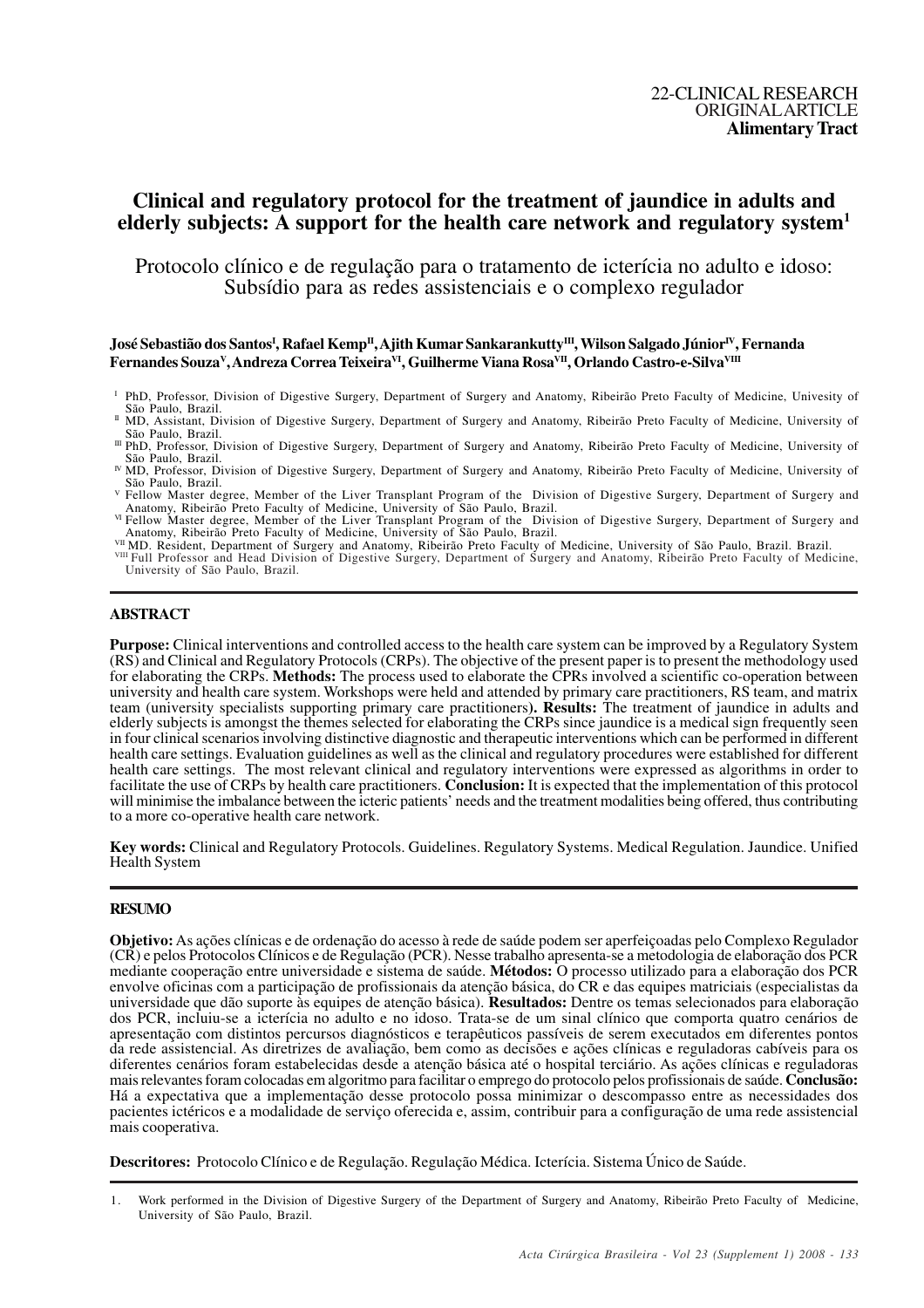### **Introduction**

The Unified Health System (SUS) was established in Brazil in 1988, and among other principles and guidelines, has the objective of decentralising the health care interventions and configuring an increasingly hierarchically complex health care network based on primary health care.<sup>1</sup>

The analysis of the concepts, operational norms, guidelines, and agreements reinforces the roles of primary care, which includes the attribution of performing clinical interventions regarding the most prevalent health problems and co-ordination to assure access to health services.<sup>2-4</sup>

Although the SUS implementation has amplified the primary health care structure, both organisation and performance regarding clinical interventions as well as coordination of the access to other health services are still inefficient. According to the Ribeirão Preto Municipal Health Secretary (MHS), in 2004 there were 293 primary care physicians who could provide 928,224 consultations and meet 91% of the medical needs of the population. However, these practitioners provided 586,528 consultations and met 57.43% of these medical needs.<sup>5</sup>

The expected consultation ratios for different health care services were the following: 63% for primary care, 22% for specialised care, and 15% for emergency care.<sup>6</sup> Based on the total number of consultations, the primary care rate was 35.6% compared to 34.15% and 30.29% for specialised and emergency care services, respectively.<sup>5</sup>

Inefficient clinical interventions and poor primary care co-ordination have resulted in excessive demand for specialised and emergency care services. Amongst the measures adopted by the Municipal Health Secretary in 2005, we may cite the implementation of the Regulatory System (RS) for health care demand.<sup>5</sup> The RS is aimed at mapping the resources regarding the health care services offered by the city of Ribeirão Preto and at structuring the various regulatory units concerning inpatient and outpatient beds, moderately and highly complex medical exams, medical consultations, pharmaceutical care, sanitary and epidemiological surveillance, emergency care and patient removal, audit and assessment, all in an integrated way.

Health problems not deserving primary care coverage and not characterised as being emergency are referred to the RS team by means of referral orders, which are analysed so that the optimal action can be taken according to the resources available in the health care network. Such a process also shows the deficiencies in the health care network, thus helping administrators make appropriate investment decisions in terms of health care. The different RS units, particularly the emergency one, can also be used by medical teams or users by telephone, internet and fax. This regulatory process consists of technical and management knowledge so that the best response can be provided for a given need.3,7

Therefore, clinical attention and co-ordinated health care access provided by the different SUS health care services can be defined by the RS. On the other hand, consensus on clinical possibilities and available health care access based on the local sanitary situation and scientific

evidence<sup>8</sup> should exist among the practitioners working in different medical units.

The Ministry of Health and National Council of Health Secretaries have adopted the term 'Clinical and Regulatory Protocols' (CRP)<sup>3</sup> for systematic orientations and practical results based on scientific evidence,<sup>8</sup> thus helping users, health care practitioners, and administrators make clinical and regulatory decisions about a given health issue. The steps for elaborating such CRPs involve selection of themes, synthesis of the evidence, formulation of recommendations, dissemination and implementation, review and up-dating, and finally, validation by experts, practitioners, users, and managers.<sup>8</sup>

In order to improve the local primary health care, two research projects are being currently developed by the University of São Paulo (USP) in co-operation with the Ribeirão Preto Municipal Health Secretary and financially supported by the Waldemar Barnsley Pessoa Foundation. These objective of these research projects is to strengthen the link between specialised and primary care practitioners as well as to implement the RS. Clinical and regulatory protocols are one of the results most expected by the community.

The objective of the present paper to present a methodology for elaborating clinical and regulatory protocols through scientific co-operation between university and health care system based on the model proposed for the treatment of jaundice in adults and elderly subjects.

## **Methods**

## *Selection of Themes for Elaborating Clinical and Regulatory Protocols*

The list of themes for elaborating CRPs is based on either "mixed" or "authentic" health problems seen in the health care system and whose solution implies the contingent use of different elements from the health care network and other social resources. Therefore, abdominal pain due to acute appendicitis is an authentic health problem that may be a theme for CRP, since the patient can be referred to a moderate-high complexity hospital depending on his or her health condition, which includes risks inherent to surgery and anaesthesia. On the other hand, domestic violence against women, children, or the elderly are considered mixed health problems since they can be clinically and psychologically resolved by primary care or specialised practitioners. However, these mixed health problems should also be regulated by other services regarding citizenship and justice.

The themes are analysed and selected by primary care practitioners, matrix care teams, and an RS team. A matrix care team is formed by specialised health practitioners linked to the University of São Paulo who support primary care practitioners either in person or on-line. The themes representing the most prevalent problems seen in the health care network are chosen by professionals from MHS and USP through workshops. Each theme is elaborated by one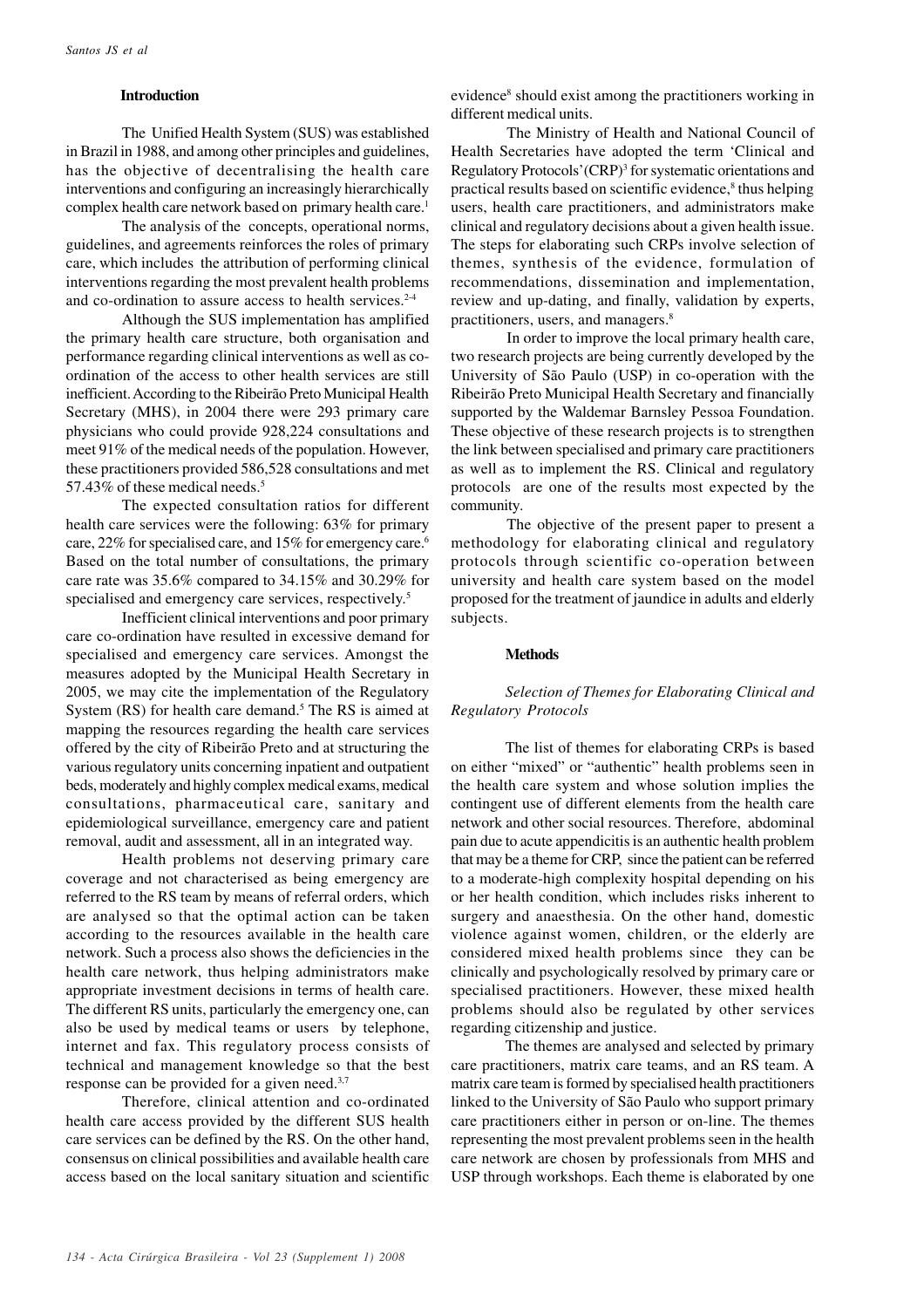professional, preferably linked to the university, with participation of primary care practitioners and the RS team.

*Guidelines for Elaborating the Clinical and Regulatory Protocols*

These CRPs should define the clinical dimension for each theme regarding the different elements of the health care network and also explain the reasons why elective and emergency specialised services, moderately and highly complex medical exams, hospitalisation, and high-cost pharmacological aid should be provided. The protocol format should contain a brief introduction of the theme, including clinical and laboratory findings setting limits for each health care service. Flowcharts representing the most relevant clinical and regulatory interventions, including hyperlinks, will facilitate the use of the protocol by health care practitioners. Relevant observations can be attached along with the bibliographic references. The guidelines used in the CRPs should be based on scientific evidence, always emphasising the recommendations stated by the World Health Organisation and Pan American Health Organisation, the systematic reviews produced by the Brazilian Cochrane Centre, and the PubMed citations.

CRPs may be elaborated by the matrix care team or other professionals with scientific, clinical, and administrative knowledge under the supervision of a technical group designated to follow up execution and methodology. The protocol content must reproduce the multidisciplinary and multiprofessional interventions taken to handle health-related problems and also be in tune with the public health policies and local health care network. Therefore, a CRP for an obese patient with backache, for example, should begin with initial attention to a series of measures agreed upon by family physician, orthopaedist, nurse, pharmacist, physical therapist, and nutritionist. If necessary, other health care services may be ordered through the same regulatory process.

The rationale for guiding the access to health care services is based on the primary care door, both in terms of elective needs and referral to other health providers. <sup>2, 3</sup> Specialised evaluations should be structured before being sent to the RS team.<sup>5</sup> Low-complexity emergency needs can be addressed at the primary care level, including chronic cases that are being followed up and become acute, whereas the more severe cases should be referred to the emergency medical centre according to the regulatory requirements. 5,7

The technical and regulatory components of the CRPs reflect the interaction of services (hospitals, health care units, ambulances) available in the community (i.e. Ribeirão Preto) considering professional capacity, technology, preventive and curative products, outpatient and inpatient settings, list of medicines, pathological and image exams, and number of inpatient beds, including the observation ones.

Clinically, CRPs are based on health problems such as signs (neck lump, bruised finger, blood in the urine, jaundice), symptoms (palpitation, chronic cough, chest pain, abdominal pain, toothache), or the disease itself

(hypertension, diabetes mellitus, arthrosis). With regard to the preventive measures, CRPs take into account the recommendations adopted by the surveillance services as well as clinical and laboratory investigation for screening the most prevalent diseases according to age and gender.

## *Orientations for Validating, Disseminating, and Revising the CRPs*

The CRPs are sent to primary care practitioners and to the RS team for evaluation and suggestions, which are then recorded and annexed. The initial suggestions are presented at validation workshops attended by members of the matrix care teams, RS team, university practitioners, and health care providers linked to SUS. Once validated, the CRPs are organised into textbook and media material for extensive distribution among all health care practitioners. The CRP revision is promoted by universities linked to the MHS and services are provided by the MHS itself.

## **Results**

Based on MHS administrative planning and USP research goals, a CRP for treatment of jaundice in adults and the elderly was elaborated according to methodology proposed and presented as follows.

*Clinical and Regulatory Protocol for Obstructive Jaundice in Adults and Elderly Subjects*

## *Introduction and Reasons*

In most cases, jaundice patients seeking health care may presentfour distinctive clinical scenarios. Patients with asymptomatic jaundice (i.e. absence of fever and pain) and clinically stable can have their evaluation and treatment scheduled. Patients with a palpable gall bladder may present periampullary neoplasia and should be referred to a tertiary hospital for digestive surgery, whereas the other patients should be submitted to biochemical and image exams to determine whether the disease is to be clinically or surgically addressed.9,10 On the other hand, jaundice with pain and fever without neurological and cardiorespiratory involvement characterises a case of moderate emergency to be evaluated and treated by services of moderate complexity, whereas the more severe cases of mental confusion and hypotension require clinical stabilisation, removal, and tertiary hospitalisation. Jaundice implies different syndromic, anatomical, and etiological diagnoses whose treatment may involve different health care settings and time, thus justifying the CRP elaboration.<sup>11,12</sup>

## *Theoretical Considerations*

Jaundice is a clinical sign characterised by yellow skin, mucosa, and sclera resulting from an increased production of bilirubin, usually over 2.5 and 3.0 mg/dl. Bilirubin is produced by the degradation of complex proteins, mainly haemoglobin, and is then metabolised in the liver by hepatocytes in a process called capture . The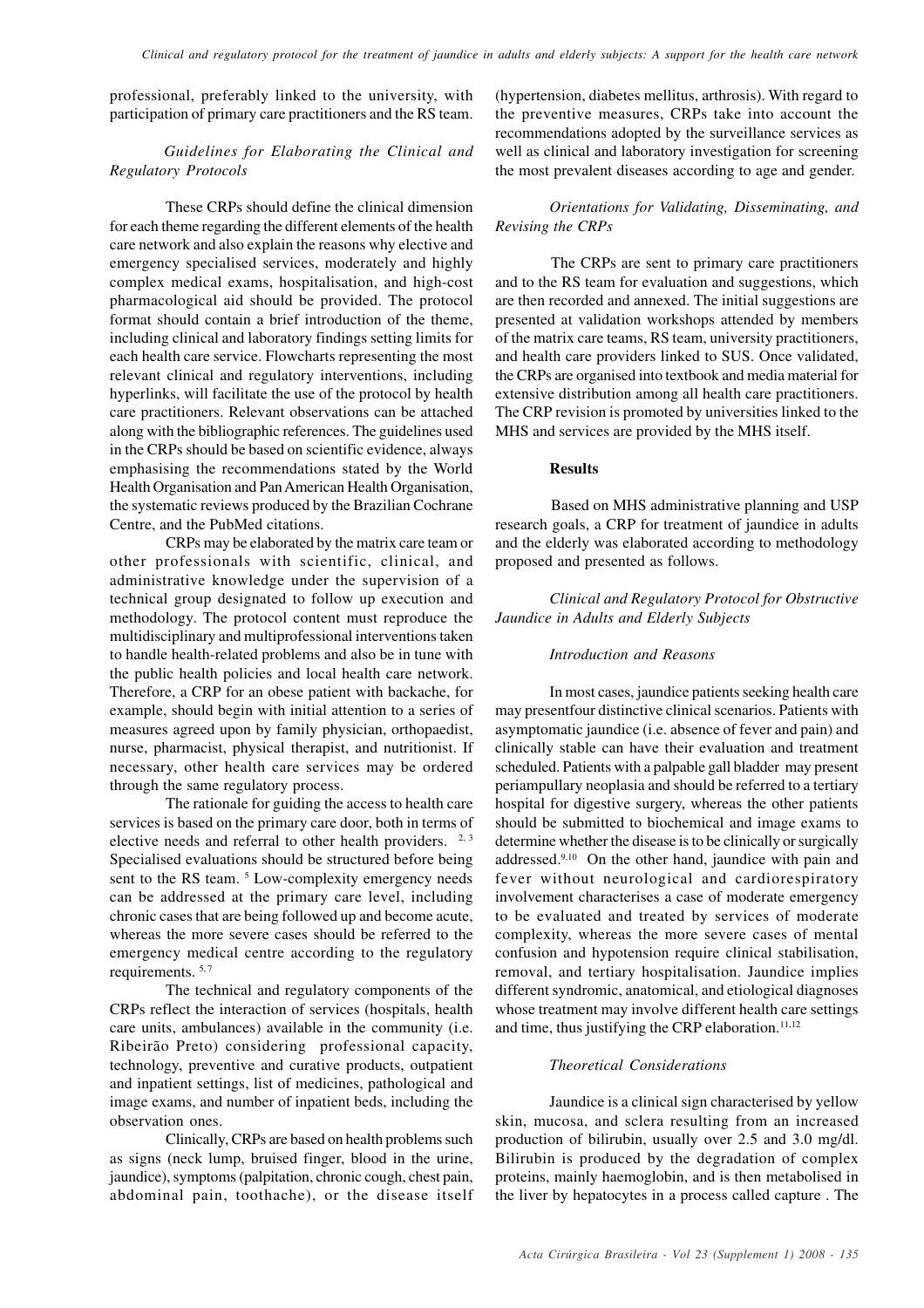non-conjugated bilirubin (indirect form) is conjugated within the hepatocytes, becoming more polarised and watersoluble (direct bilirubin). As a result, the conjugated bilirubin can be excreted through the biliary ducts. 13

Therefore, hyperbilirubinemia and jaundice may occur by means of two mechanisms:

> I – Increased production of bilirubin: haemolysis, formation of vulnerable red cells (thalassemia, anaemia), haematoma resorption, transfusion;

II – Decreased depuration of bilirubin

A – Hereditary defects: Dubin-Johnson's and Rotor's syndromes

B – Cholestasis:

1 – Hepatocellular injury: hepatitis (viral, drug-related), pregnancy, and sepsis. 2 – Biliary obstruction: biliary lithiasis,

periampullary neoplasia, pancreatitis.

On the basis of the physiological role of bilirubin and the determinants of its increase, jaundice can be defined as follows. 13

- Pre-hepatic (production or capture)
- Hepatic (capture, conjugation and excretion)
- Post-hepatic (biliary flow)

Cholestasis is a condition in which bile cannot reach the duodenum due to problems related to hepatocyte excretion or obstruction of the flow between hepatocytes and ampulla of Vater. Infectious contamination by stagnated bile and inflammation of the biliary ducts characterise cholangitis.13- 16

*Primary Care Approach to Jaundicein Adults and Elderly Subjects*

- Differentiation of pre-hepatic and hepatic jaundice from the post-hepatic one
- Differentiation of mild inflammatory pictures (acute hepatitis, mild pancreatitis, and mild cholangitis) from severe ones (severe pancreatitis, severe cholangitis, and severe acute liver failure).

In the majority of cases this differentiation can be done through anamnesis and clinical examination, in addition to some other auxiliary exams available in all health care services.<sup>17</sup> This process allows patients to be etiologically diagnosed and optimally treated. The icteric patient seeking health care usually belongs to one of the following four scenarios (Figure 1):



**FIGURE 1** - Clinical and regulatory protocol of jaundice in adults and elderly subjects.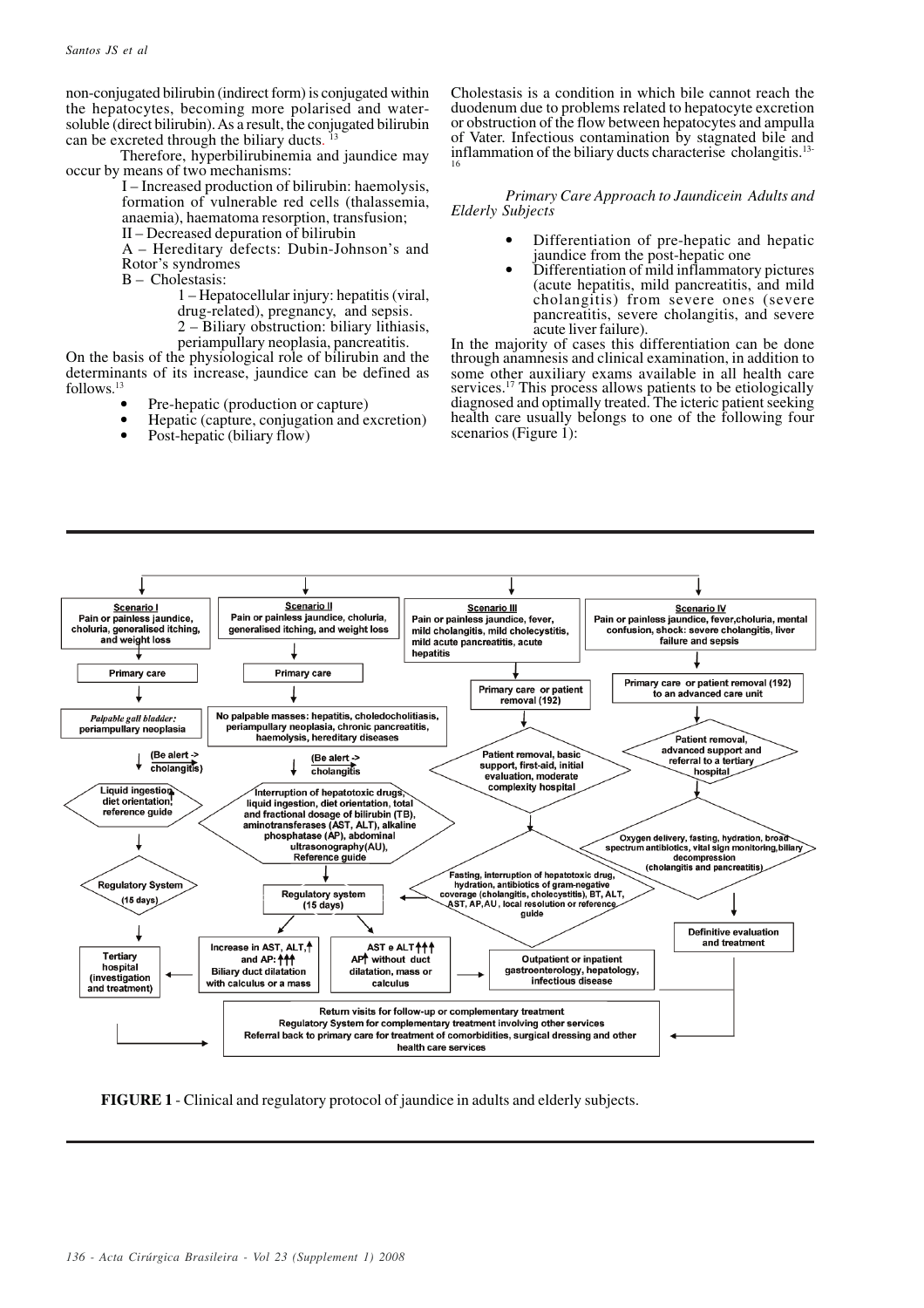*Scenario I*

## *Clinical presentation*

- Painless jaundice, usually progressive, choluria, faecal acholia, generalised itching, and weight loss.
- Palpable vesicle (Courvoisier-Terrier sign).

## *Syndromic and Etiological Diagnosis*

Extra-hepatic cholestasis, probably secondary to a periampullary tumour.<sup>13,17</sup>

## *Clinical and Regulatory Measures*

- Increased ingestion of fluids to maintain a minimum urinary loss of 0.5 ml/kg/h (to prevent renal failure).
- Low-fat diet (to minimise the discomfort caused by fat ingestion and diarrhoea).
- itching control:  $(1<sup>st</sup> line)$  Dexchlorpheniramine (4-16 mg a day in 2-4 divided doses); Hydroxyzine (25mg, 3 times a day); Cholestyramine (4-6g, 2 times a day and 30 min prior to meals, not to be taken concomitantly with other medications);  $(2<sup>nd</sup>$ line) - ursodeoxycolic acid (13-15 mg/kg a day divided into 2-3 doses after meals); Naltrexone  $(50 \text{ mg/day})$ .<sup>13,18</sup>
- The primary care physician fills out the referral order manually or electronically and sends it to the RS unit.
- The primary care physician alerts the patient to the possibility of cholangitis (a rare event): should this occur, the patient must seek a health care unit or an emergency inpatient unit. If the patient is not able to do so, he or she must use the 192 emergency telephone network.
- The RS agent analyses the referral order and schedules the medical care in a tertiary hospital within 15 days.
- The patient can be informed about the date, time, and place as follows:
	- by telephone (RS agent or primary care unit)
	- by the community health worker
- Return visits or complementary treatments involving a tertiary hospital should be scheduled by its administrative staff.
- The tertiary hospital team should refer the patient back to the primary care unit and describe the treatment performed, including possible complementary treatments. Other comorbidities or treatment problems can be handled by the primary care practitioners, such as surgical wound dressings, mild pain management, and so on.
- Any other complementary treatment beyond the scope of primary or tertiary care should be

requested by means of a referral order to the RS team.

Complementary diagnostic and therapeutic investigations should be requested by the primary care physician by means of RS referral because the clinical evidence indicates cancer of the periampullary region (see Scenario I). In this case, the patient will be submitted to image and tumour markers examinations such as: digestive endoscopy, tomography, nuclear magnetic resonance and, possibly, endoscopic ultrasonography with a biopsy. Moreover, the jaundice treatment may require biliary and digestive decompression via endoscopy or even major surgery; hence the demand for specialised practitioners and infrastructure.<sup>9</sup>

Communication between the various units of the health care network should be the responsibility of primary care practitioners and the RS team, and not of the user, in order to assure full and effective health care for the patient. Therefore, there is no reason to refer an icteric patient presenting with a palpable gall bladder to be submitted to clinical and image exams only. In this case, both patient and health care system have disadvantages. The former has his or her treatment delayed because the same exams would have to be repeated in the tertiary hospital due to the inherent pathological changes and condition of the patient, and the latter would have to invest more resources.

It should also be emphasised that the users should not have to go to different health care units in order to make new appointments and undergo exams and procedures. Access to full treatment care must be assured by the regulatory system and health care services, and the patients must be informed of the date, time, and place of their appointments. Because of the technology currently available, it is unacceptable that users leave the health care units carrying consultation, exam, or procedure orders without even having access to treatment.

The access to health care services is not unidirectional. Once the health problem has been resolved, the patient should be referred back to the primary care unit so that other possible comorbidities or treatment-related problems can be addressed, such as surgical wound dressings and instructions about pain and nutritional management. If other complementary treatments beyond the scope of primary and tertiary care are required, then referral orders should be sent to the RS unit manually or electronically.

## *Scenario II*

## *Clinical presentation*

- Pain or painless jaundice associated or not with:
	- choluria, faecal acholia, anorexia, weight loss
	- alcohol ingestion, use of medications or hepatotoxic drugs
	- previous history of abdominal or biliary surgery
	- history of blood transfusion
	- signs of hepatopathy (palmar erythema, ascites, gynecomastia, testicular atrophy,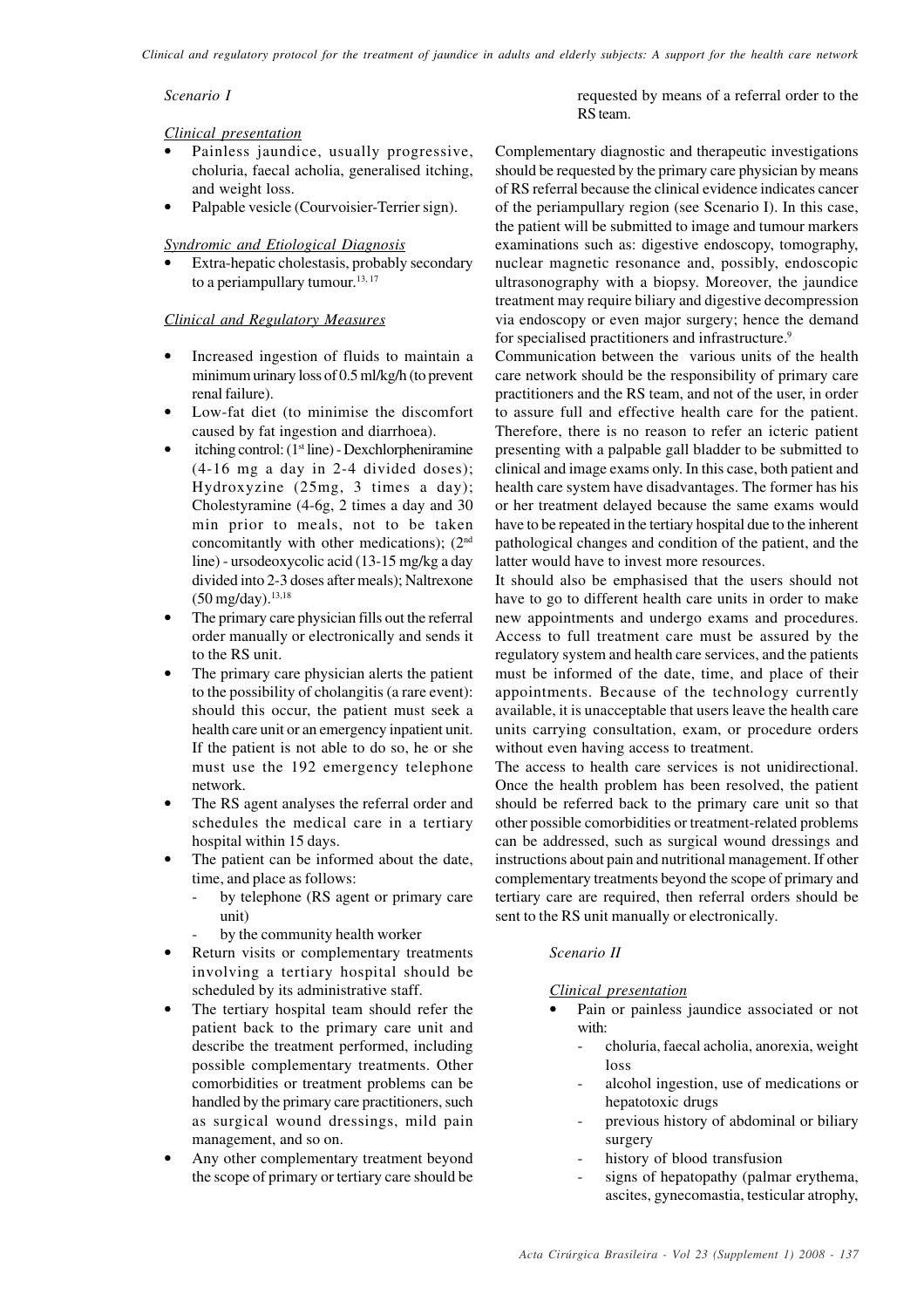vascular spiders, and collateral circulation).

hepatosplenomegaly

## *Syndromic Diagnosis*

• Differentiation of pre-hepatic and hepatic jaundice from the post-hepatic one.

## *Probable Etiological Diagnoses*

- • *Pre-hepatic causes*: excessive haemolysis (spherocytosis), ineffective erythropoiesis (thalassemia), and resorption of extensive haematomas.
- • *Hepatic causes*:
	- Increase in non-conjugated bilirubin: Gilbert's syndrome, Crigler Najar syndrome, use of drugs (Rifampicin)
	- Increase in conjugated bilirubin (intrahepatic cholestasis):
		- viral hepatitis, alcohol-related hepatitis, autoimmune hepatitis
		- drug-related hepatitis (acetaminophen, penicillin, oral contraceptives, non- steroid antiinflammatory drugs, tricyclic antidepressives)
		- hereditary diseases (haemochromatosis, Wilson's disease, Dubin-Johnson's syndrome, Rotor's syndrome)
		- systemic diseases (sarcoidosis, amyloidosis, tuberculosis, glycogen storage disease, celiac disease)
		- others (sepsis, prolonged parenteral nutrition, pregnancy)
- • *Post-hepatic Causes (extra-hepatic cholestasis)*
	- Increase in conjugated bilirubin:
		- intrinsic obstruction (calculus, traumatic biliary injuries, parasites, cholangiocarcinoma, vesicular cancer, cryptosporidium in AIDS patients)
		- extrinsic obstruction (acute and chronic pancreatitis, pseudocyst, cancer of pancreas and duodenum).<sup>13,16,17</sup>

## *Clinical and Regulatory Measures*

- Increased ingestion of fluids for keeping diuresis above 0.5 ml/kg/h (to prevent renal failure).
- Low-fat diet (to minimise the discomfort caused by fat ingestion and diarrhoea).
- Interruption of drugs causing cholestasis.
- itching control: (1st line) Dexchlorpheniramine (4-16 mg a day in 2-4 divided doses); Hydroxyzine (25mg, 3 times a day); Cholestyramine (4-6 g, 2 times a day and 30 min prior to meals, not to be taken concomitantly with other medications); (2nd

line) - ursodesoxycolic acid (13-15 mg/kg a day in 2-3 divided doses after meals); Naltrexone  $(50 \text{ me/day})$ .<sup>13,18</sup>

- The primary care physician orders a blood count with reticulocytes, total and fractional serum bilirubin levels (conjugated and nonconjugated), aminotransferases (aspartate aminotransferase and alanine aminotransferase,AST and ALT, respectively,), alkaline phosphatase (ALP), prothrombin time (PT), and abdominal ultrasonography. 16,19
- The primary care physician sends to the RS team a referral order containing clinical information, laboratory exam results, and image exams.
- The primary care physician alerts the patient to the possibility of pain and fever; should this occur, the patient must seek a health care unit or an emergency inpatient unit. If the patient is not able to do so, he or she must use the 192 emergency telephone network.
- Based on the information received, the RS team can differentiate pre-hepatic jaundice and intra-hepatic cholestasis from extra-hepatic cholestasis. In extra-hepatic cholestasis, alkaline phosphatase is predominantly increased compared to aminotransferase, and abdominal ultrasonography shows dilated biliary ducts.<sup>13,16,19</sup>
- The RS physician must schedule clinical gastroenterology or hepatology services for cases of pre-hepatic jaundice and intra-hepatic cholestasis, whereas the cases of extra-hepatic cholestasis are referred to surgical gastroenterology within 15 days.
- The patient can be informed about the date, time, and place as follows:
	- by telephone (RS or primary care team)
	- by a community health worker
- Return visits or complementary treatments involving a tertiary hospital should be scheduled by its administrative staff.
- The tertiary hospital team should refer the patient back to the primary care unit and describe the treatment performed, including possible complementary treatments. Other comorbidities or treatment problems can be handled by the primary care practitioners, such as surgical wound dressings, mild pain management, and so on.
- Any other complementary treatment beyond the scope of primary or tertiary care should be requested by means of a referral order manually or electronically filled out.

Clinical evaluation and routine exams, such as blood count, total and fractional serum bilirubin levels (conjugated and non-conjugated), aminotransferases (aspartate aminotransferase and alanine aminotransferase, respectively, AST and ALT), alkaline phosphatase,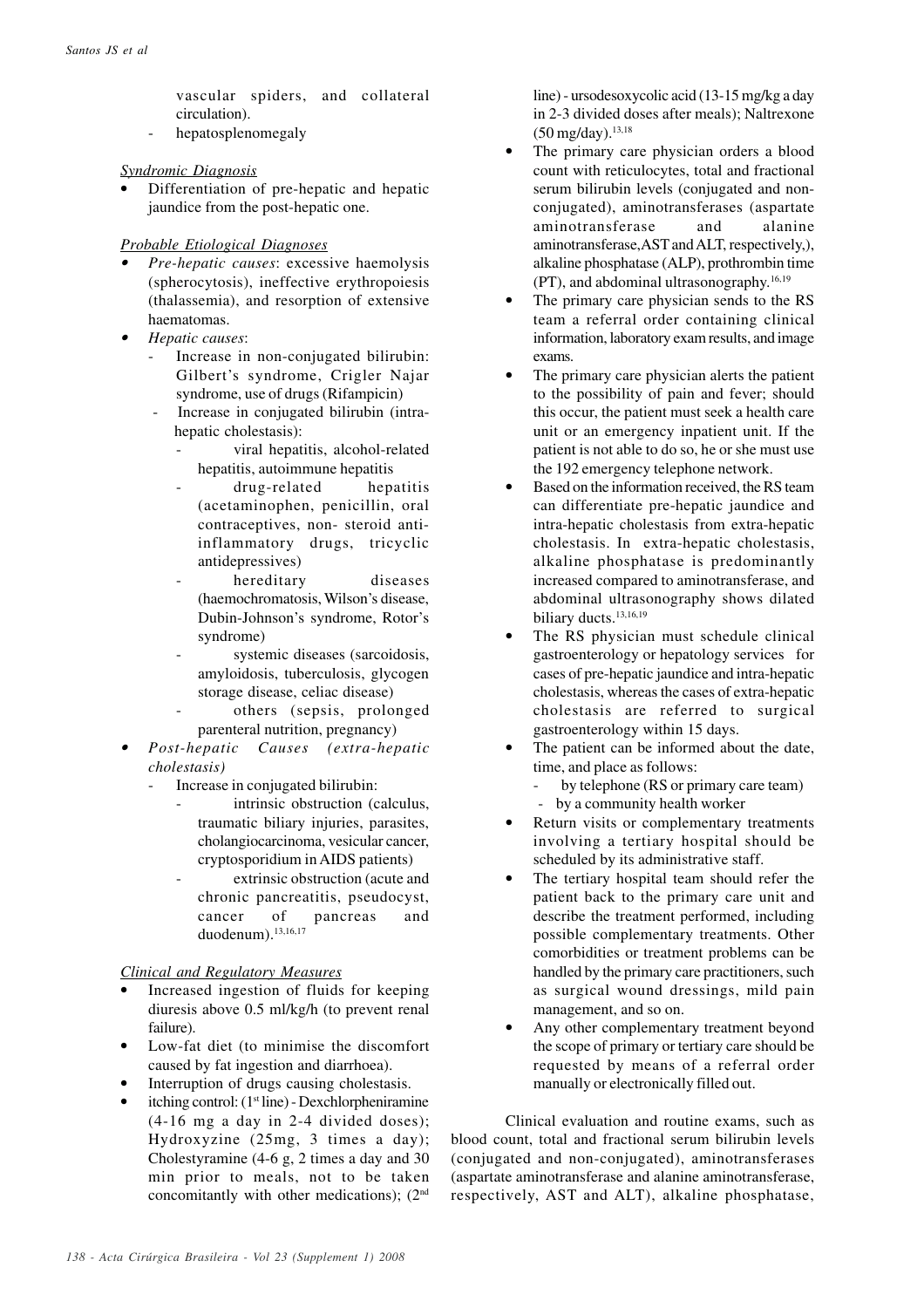prothrombin time, and abdominal ultrasonography, all may be ordered by the primary care physician to distinguish non-obstructive jaundice (clinical approach) from obstructive jaundice (surgical approach) in almost 75% of the cases.<sup>16</sup>

In the intra-hepatic cholestasis due to toxic or ischemic injury, the aminotransferase level is generally ten times higher than the maximum values, whereas the bilirubin levels are only five times higher. In both intra-hepatic cholestasis due to viral or alcohol-related hepatitis and acute biliary obstruction, on the other hand, aminotransferase and bilirubin levels are, respectively, 5 and 10 times higher than their maximum values. Sometimes, the aminotransferase levels exceed the 10-time limit in the cases of viral hepatitis, whereas bilirubin levels can also exceed such a limit in cases of acute biliary obstruction and alcohol-related hepatitis. Therefore, the RS team can refer the cases more adequately to specialised treatments based on the information obtained from such a differentiation, thus maximising the patient's time and saving health care resources.<sup>16,19</sup>

The cases of pre-hepatic jaundice and intra-hepatic cholestasis should be referred to health care units where clinical support exists, including viral hepatitis tests, diagnostic markers for autoimmune diseases (protein electrophoresis and determination of immunoglobulin and anti-mitochondrial, anti-smooth muscle, and anti-nucleus antibodies), and for metabolic disorders (urinary copper excretion, ceruloplasmin, alpha-1 antitrypsin, and iron biochemistry, among others). On the other hand, patients with extra-hepatic cholestasis require specialised health care centres possessing image resources and practitioners experienced in invasive endoscopy and radiology as well as major surgeries. Also, chronic cholestasis may result in cirrhosis, which would require a liver transplantation. In this case, the patient must be referred to a highly specialised centre with multidisciplinary and multiprofessional health teams.13,16,17,19

## *Scenario III*

## *Clinical Evaluation*

- Pain or painless jaundice and fever associated or not with:
	- history of biliary pain or biliary surgery
	- history of alcohol ingestion, use of medications or hepatotoxic drugs

### *Differential Diagnosis*

- Mild cholangitis
- Acute hepatitis
- Acute cholecystitis
- Acute pancreatitis
- Hepatic abscess
- **Pyelonephritis**

### *Clinical and Regulatory Measures*

- Fasting; hydration and fluid replacement by intravenous access in order to keep urinary loss above 0.5 ml/kg/h.
- Prescription of antithermic medications.
- Contact with emergency medical regulation (telephone number 192).
- If the patient has to be removed, the emergency medical regulation should send a mobile basic unit.
- If diagnosis is uncertain, the patient should be referred to an emergency outpatient service (first-aid unit) or a moderate complexity hospital.
- Any other complementary diagnostic and treatment procedures beyond the scope of primary health care, an emergency outpatient service, or a moderate complexity hospital should be requested by means of referral orders to the RS unit manually or electronically filled out.
- If the health problem is resolved in the health care settings already described above, the patient should be referred back to the primary care unit in order to have his or her possible comorbidities or treatment-related problems treated.

Icteric patients presenting with fever, but with no systemic involvement, can be kept in bed under observation until the final diagnosis. The patient should fast and receive fluid replacement . Antithermic medications may be used if necessary. The patient is submitted to routine clinical exams, such as blood count, total and fractional serum bilirubin levels (conjugated and non-conjugated), aminotransferases (AST and ALT), alkaline phosphatase, prothrombin time, amylase, urinalysis, and abdominal ultrasonography. All these exams can help discriminate between acute hepatitis and pyelonephritis (clinical approach) and mild cholangitis, acute cholecystitis, and acute biliary pancreatitis (clinicalsurgical approach). This differentiation permits the use of antibiotics with gram-negative coverage and anaerobic spectrum in cases of pyelonephritis, cholangitis, and acute cholecystitis. Moreover, these patients can be treated in a moderate complexity hospital or referred to specialised care services for adequate treatment conclusion.<sup>11,12,20</sup>

### *Scenario IV*

## *Clinical presentation*

- Painful or painless jaundice with fever, mental confusion, and hypotension associated or not with:
	- previous history of biliary pain or biliary surgery
	- history of alcohol ingestion or use of hepatotoxic drugs
	- signs of hepatopathy (palmar erythema, ascites, gynecomastia, testicular atrophy, vascular spiders, collateral circulation).
	- hepatosplenomegaly

### *Differential Diagnosis*

- Severe cholangitis
- Severe acute liver failure (fulminant hepatitis)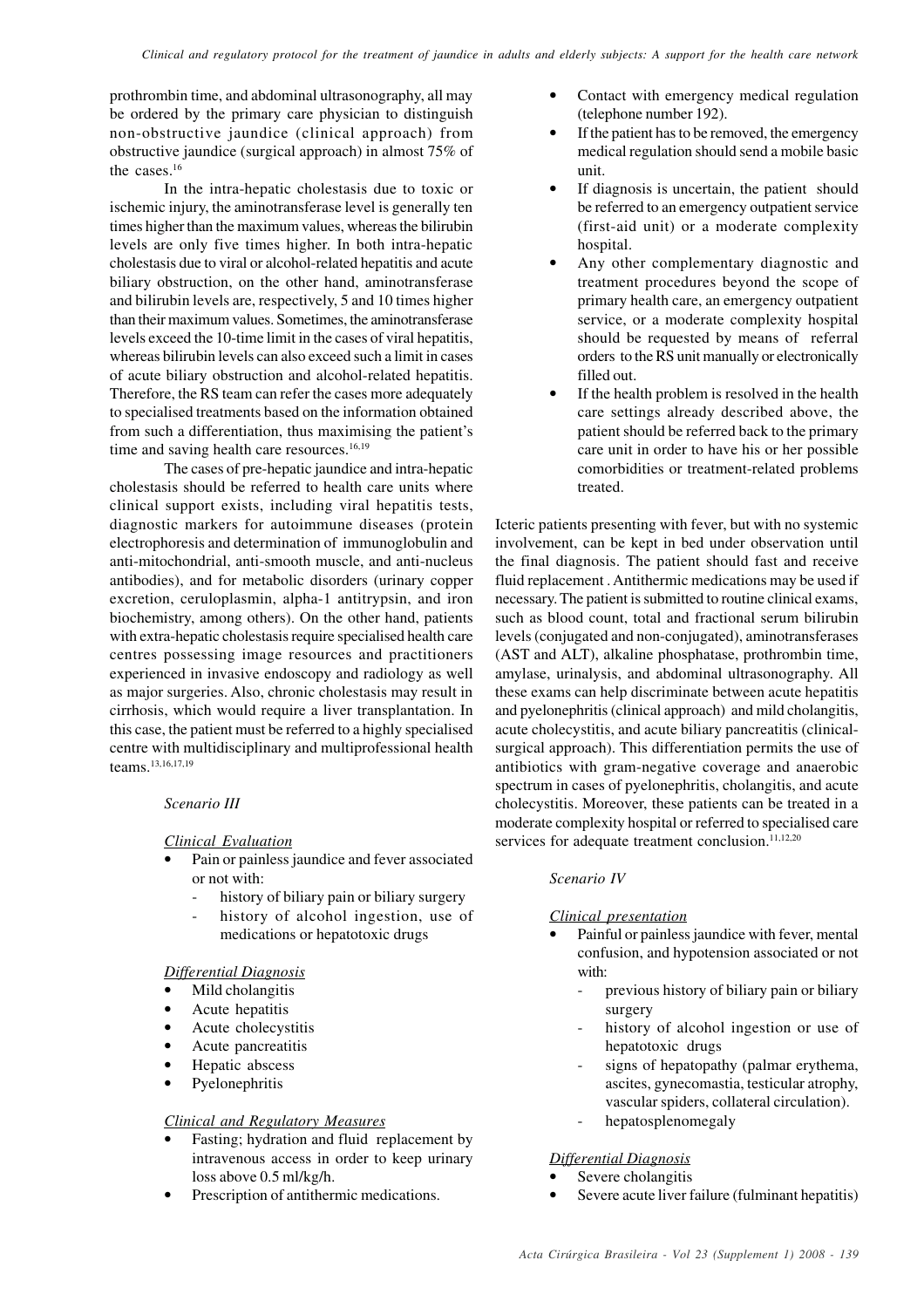- Severe acute pancreatitis
- Sepsis

## *Clinical and Regulatory Measures*

- Fasting; hydration and fluid replacement by intravenous peripheral access to restore blood volume
- Oxygen catheter or mask
- Urinary catheter
- Contact with emergency care services (telephone number 192)
- Patient must be removed by an advanced care unit
- Patient must be referred to a tertiary hospital
- Patient must be accommodated for clinical stabilisation or intensive care.
- If the health problem is resolved, the tertiary hospital team should refer the patient back to a primary care unit and describe the treatment performed, including possible complementary treatment. Other comorbidities or treatment problems can be handled by the primary care practitioners, such as surgical wound dressings, mild pain management, and so on.
- Any other complementary diagnostic and treatment procedure beyond primary health care and specialised service should be requested by a referral order to the RS unit manually or electronically filled out.

The referral order for icteric patients presenting with systemic involvement and hemodynamic, respiratory and neurological dysfunctions, with or without fever, can originate from either the primary health care unit or the patient's home. Such cases require initial clinical stabilising measures that can be implemented in both primary care and outpatient emergency units until referral to a tertiary emergency hospital and its intensive care beds. The patient should fast and receive fluid replacement. Antithermic medications may be used if necessary. The patient is submitted to routine clinical exams, such as blood count, total and fractional serum bilirubin levels (conjugated and non-conjugated), aminotransferases (AST and ALT), alkaline phosphatase, prothrombin time, amylase, urinalysis, and abdominal ultrasonography. All these exams can help discriminate fulminant hepatic failure from severe cholangitis, which requires antibiotics with gram-negative coverage and an anaerobic spectrum as well as emergency endoscopic biliary decompression.<sup>11,12,20</sup>

## **Discussion**

The Brazilian health care reality is quite distant from the academic concepts of the Unified Health System (SUS) assured by laws, policies, rules, and decrees. Hospitals still play a relevant role as health care providers by assuming services which should be provided by primary care units and the regulatory system. According to new concepts, norms, and governmental decrees, primary health care represents the main door for clinical interventions, being expected to co-ordinate the access to all levels of treatment <sup>2,4</sup>, whereas the regulatory system  $(RS)$  should organise the access to different points of the health care network depending on the user's health needs. <sup>3</sup> We are aware not only of the inefficiency of the clinical interventions provided by the primary health care, but also of the negative impact resulting from the excessive demand for outpatient and inpatient services.5,7,21

The old health care model is still robust. The clinical coverage provided by the primary health care in Ribeirão Preto is expected to reach approximately 90% of the population, but only 57.4% was reached in 2004. In the same year, the emergency health care represented 30.9% of the services compared to the expected rate of 15%, whereas specialised care services covered 155% of the population's health needs.<sup>5</sup> Within this same scenario, before the advent of the regulatory system in 1999, only 12.4% of the patients were admitted to the tertiary emergency university hospital, which was assuming all the functions of the non-inpatient emergency units, more frequently known as first aid care.<sup>7</sup> This finding reinforces the fact that specialised and emergency care services have been inadequately used. Another finding shows that approximately 55% of the patients seeking emergency care services could be treated in outpatient units, and 36% of these cases have not been followed up. $21$  On the other hand, such a lack of efficiency of the health care system does not allow access to primary care services, creating a vicious cycle.

This scenario has contributed to the local decision to amplify and strengthen the primary health care as well as to implement the regulatory system.<sup>5</sup> Despite the difficulties involved, these tasks have been performed by the Ribeirão Preto Municipal Health Secretary and the RS implementation process has also been discussed. It is expected that the health care services will be integrated by means of a health care network, since none of them has enough resources for solving competently the health problems faced by the population. This health care integration depends on changes in the health care boundaries and professional practices, in addition to co-operation.<sup>22</sup> Elaboration, validation, and diffusion of the clinical and regulatory protocols involving efforts by primary care practitioners, university professors, and the RS team can contribute to the development of the basis supporting the health care network.

In general, the protocols existing in the literature address only clinical elements and are established to organise specific interventions, such as outpatient, inpatient, and intensive care. Therefore, the challenge resides not only in organising clinical and regulatory interventions through CRPs according to the themes listed earlier, but also in validating these CRPs in co-operation with primary care practitioners and managers in order to assure both integrity and equity.

The development of CRPs requires knowledge of scientific, operational, and administrative processes, consequently being a potential tool for improving the quality of health care and the skills of the professionals involved, in addition to facilitating access to treatment and providing health care guidelines. The treatment of jaundice in adults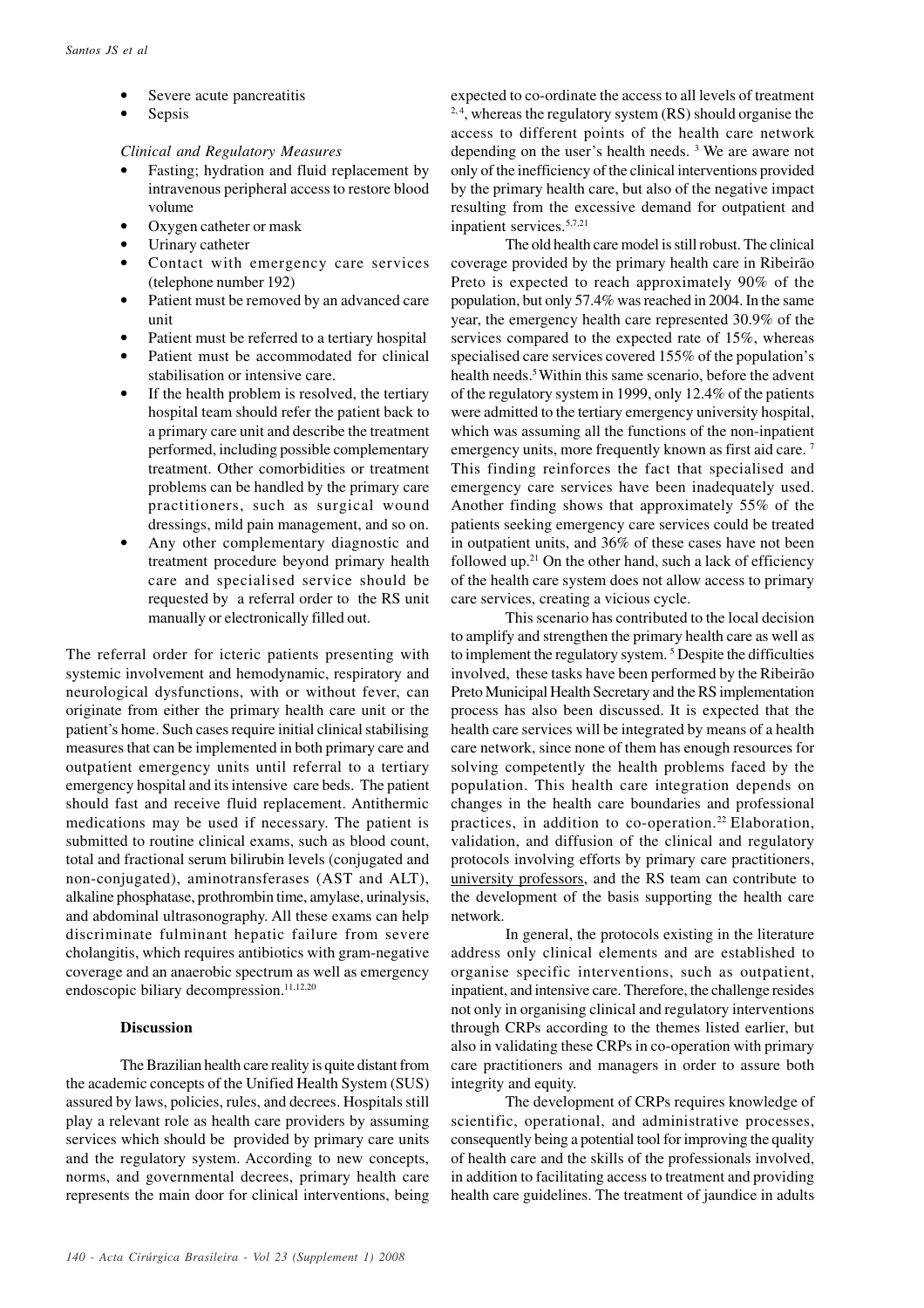and elderly persons involves different clinical situations ranging from mild to severe forms. Sometimes a delay is observed between the onset of symptoms and the clinical investigation/treatment, but there are cases that could be routinely evaluated instead of being referred to tertiary investigation. It is not uncommon to see patients with jaundice, but presenting no pain or fever, being submitted to CT investigation in a tertiary emergency hospital. On the other hand, there are patients with severe cholangitis who have difficulties in obtaining access to a tertiary emergency hospital, as well as cases of neoplasia whose treatment begins months after the onset of cholestasis symptoms. In the majority of cases of obstructive jaundice, the primary care team diagnoses the patient as having hepatitis and refers the case to specialised care before performing an adequate clinical evaluation and routine laboratory exams. At this level, the clinical evaluation is restarted and new routine exams are ordered, including unnecessary and even invasive ones, such as an endoscopic retrograde cholangiography with biliary drainage.23 Image exams like computer tomography may also be ordered, although such a procedure is likely to be performed again due to the quality

evaluation. The disequilibrium between clinical and social conditions regarding some patients and the inability to carry out the clinical evaluations, exams, and procedures imposed by a fragmented health care system, which lacks coordination and organisation, result in generalised dissatisfaction, treatment delay, and resource waste. Definition of primary care entry door, organised and regulated health care services, the possibility of professional practice changes, and co-operation for elaborating and validating the CRPs can, indeed, make health care more rational and humane despite the different opinions of some authors $24$ .

of, or the time elapsed between the exam and the next clinical

### **Conclusion**

By implementing these CRPs, it is expected that the access to the health care system can be optimised and extended, including reduction of the opportunities lost at the user-system interface and development of a more cooperative health care network where the user's and practitioner's aspirations do not overcome the patient's health needs.

### **References**

- 1. BRASIL. Lei n° 8142/90, de 28 de dezembro de 1990. Dispõe sobre as condições para a promoção, proteção e recuperação da saúde, a organização e o funcionamento dos serviços correspondentes e dá outras providências. Brasília, 28 de dez 1990b. www.pessoalsus.inf.br/ Normas/Lei%208142\_90.htm.
- 2. Starfield, B. Primary care: concept, evaluation and policy. New York, Oxford, University Press, 1992.
- 3. BRASIL. Ministério da Saúde. Portaria nº 399 de 22 de fevereiro de 2006. Divulga o Pacto pela Saúde 2006 —

consolidação do SUS e aprova as diretrizes operacionais do referido Pacto. Diário Oficial da União, Brasília, 2006.

- 4. BRASIL. Ministério da Saúde. Portaria nº 648 de 28 de março de 2006. Institui a Política Nacional de Atenção Básica. Diário Oficial da União, Brasília, DF, mar.2006.
- 5. Ribeirão Preto, Plano Municipal de Saúde, 2005-2008, 2005 Disponível em: <http://www.saude.ribeiraopreto.gov.br.
- 6. BRASIL. Ministério da Saúde. Portaria no 1101/GM, de 12 de junho de 2002. Dispõe sobre os parâmetros de cobertura assistencial no âmbito do SUS. Brasília, 2002.
- 7. Santos JS, Scarpelini S, Brasileiro SLL, Ferraz CA, Dalloro MELV, Sá MFS. Avaliação do Modelo de Organização da Unidade de Emergência do HCFMRP-USP, Adotado como Referência, as Políticas Nacionais de Atenção às Urgências e de Humanização. Medicina, Ribeirão Preto SP.2003;36:498-515.
- 8. WHO. Guidelines for Who Guidelines 23 pg, 2003
- 9. Freelove R, Walling AD. Pancreatic cancer: diagnosis and management. American Family Physician. 2006;73:485-92.
- 10. O'Connor KW, Snodgrass PJ, Swonder JE. A blinded prospective study comparing four current noninvasive approaches in the differential diagnosis of medical versus surgical jaundice. Gastroenterology. 1983;84:1498.
- 11. Wada K, Takada T, Kawarada Y, Nimura Y, Miura F, Yoshida M, Mayumi T, Strasberg S, Pitt HA, Gadacz TR, Büchlers MW, Belghit J, Santibanes E, Gouma DJ, Neuhaus H, Dervenis C, Fan ST, Chen MF, Ker1 CG, Bornman PC, Hilvano SC, Kim SW, Liau KH, Kim MH. Diagnostic criteria and severity assessment of acute cholangitis: Tokyo guidelines. J Hepatobiliary Pancret Surg. 2007;14:52-8.
- 12. Miura I, Takada T, Kawarada Y, Nimura Y, Wada K, Hirota M, Nagino M, Tsuyuguchi T, Mayumi T, Yoshida M, Strasberg SM,Pitt HA, Belghiti J, Santibanes E, Gadacz TR, Gouma DJ,Fan ST, Chen MF, Padbury RT, Bornman PC, Kim SW, Liau LH, Belli G, Dervenis C. Flowcharts for the diagnosis and treatment of acute cholangitis and cholecystitis: Tokyo guidelines. J Hepatobiliary Pancret Surg. 2007;14:27-34..
- 13. Lidofsky SD, Kobos R. Jaundice. In: Sleisenger and Fordtrant's Gastrointestinal and Liver Disease. 8ed. Philadelphia: Saunders Elsevier; 2006. p 301-16.
- 14. Beckingham IJ, Ryder SD. ABC of diseases of the liver, pancreas and biliary system: investigation of liver and biliary disease. BMJ. 2001;322:33-6.
- 15. Ryder SD, Beckingham IJ. ABC of diseases of the liver, pancreas and biliary system: other causes of parenchymal liver disease. BMJ*.* 2001;322:290-2.
- 16. Roche SP, Kobos R: Jaundice in the adult patient. Am Fam Physician. 2004;69:299-304.
- 17. Merriman RB, Peters MG. Approach to the patient with jaundice. In: Yamada T Textbook of Gastroenterology. 4ed.Philadelphia: Lippincott Williams and Wilkins; 2003. p 911-28.
- 18. Bergasa NV. Medical palliation of the jaundiced patient with pruritus. Gastroenterol Clin N Am. 2006;35:113-23.